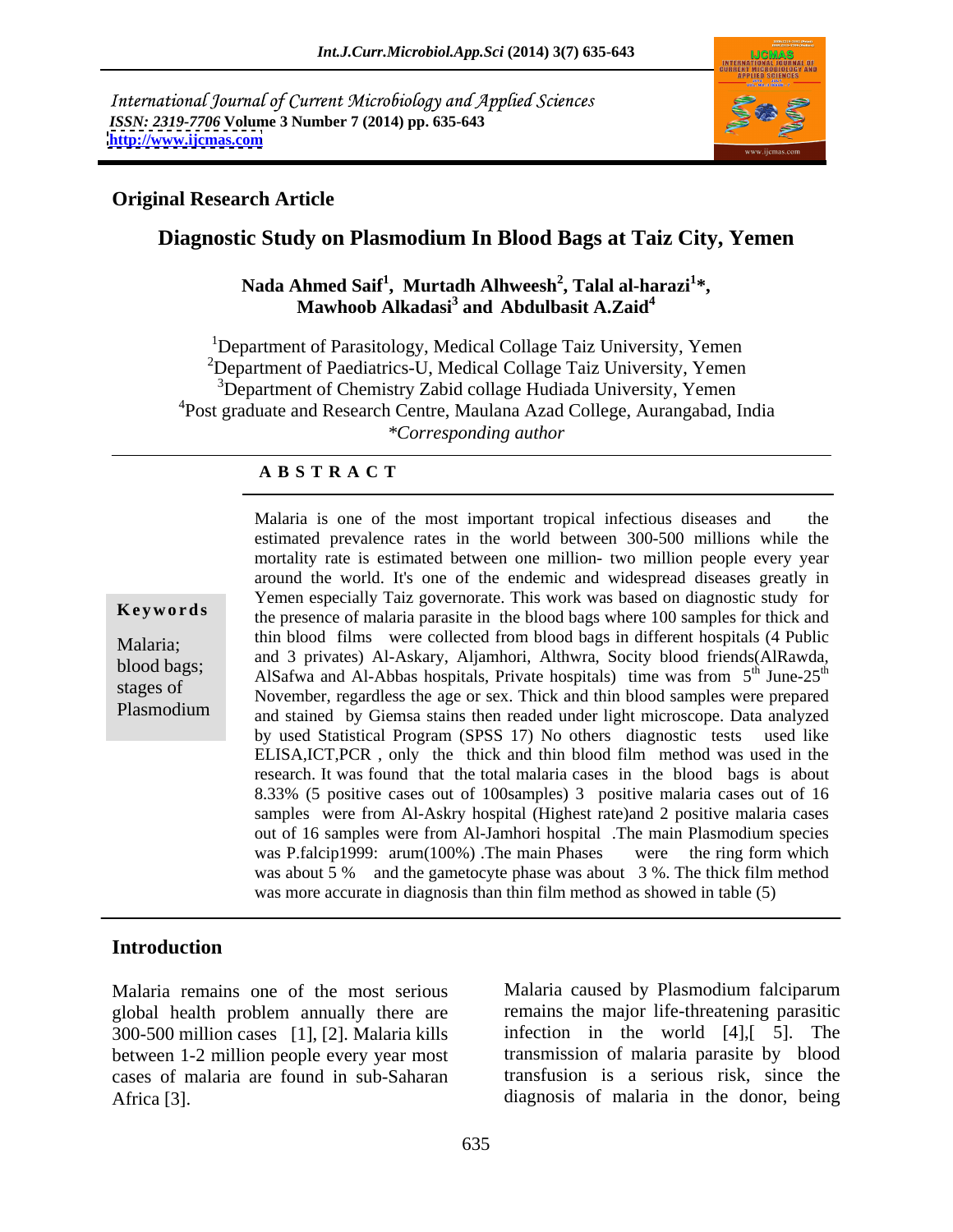unexpected, is often missed[6]. *P.malariae* is a serious transfused risk (27% of transfused malaria in USA) because of its<br>very long persistent as an asymptomatic the area of study very long persistent as an asymptomatic infection(25 years or more)[ 6].Transfused malaria due to *P*. *falciparum* is less frequent, The Republic of Yemen is located at the as the parasite has normally only longevity south-southwester edge of Arabian as the parasite has normally only longevity of less than 1year [6]. Parasites will remain a peninsula. Sana'a is the capital of Yemen.<br>
viable in stored blood for over 10 days a country has a total area of viable in stored blood for over 10 days,<br>
The country has a total area of<br>
narticularly since all modern blood approximately population 25 million

Transfusion associated malaria is a dependent on agriculture. Yemen has a potentially serious complication that predominantly semi-arid to arid climate continues to pose risks in blood bank setting[7]. There is in need for effective malaria screening of blood donations to improve the current exclusion and on blood donors during blood transfusion .The use of from year<br>PCR is not despite its much increased [14], [16]. PCR is not, despite its much increased sensitivity, complete guarantee of safe<br>blood since the absence of parasites in a **Study area** blood, since the absence of parasites in a 20µL sample doesn't exclude the possibility of infection in the remaining 450 of the blood unit [6]. South Sana'a Capital of Yemen. It lies in the

in Republic of Yemen, malaria cases in the our country are registered all over the year, P. falciparum malaria cases are much more frequent than those of tertian and quartan represented >90 %, 20% of these cases resistant to chloroquin [9] In Yemen, about 12 million individuals constituting 60%of the total population live in the malarious agriculture area the estimated number of malaria cases income. area, the estimated number of malaria cases was 3 million in 2001 [10] out of them more<br>than 90% were due to *P falcinarum* malaria samples from blood bags, time was from 5<sup>th</sup> than 90% were due to *P.falciparum*, malaria 12.5% school absentism[12]. RIII (high level of resistance to anti-malaric therapy) samples were<br>was recorded for first time in Yemen and directorates: was recorded for first time in Yemen and should be taken into consideration in the treatment of infected malaria patients [13]

# **Materials and Methods**

### **General Information about Yemen and the area of study**

particularly since all modern blood approximately population 25 million preservation contain dextrose [6].  $555.000 \text{ Km}^2$ , and subdivided into 20 The Republic of Yemen is located at the south-southwester edge of Arabian Peninsula. Sana'a is the capital of Yemen. The country has a total area of approximately population 25 million governorates. Population is mainly (tropical to subtropical) with rainy seasons during spring and summer, and with high temperatures prevailing throughout the year in low-altitude zone. Annual rainfall varies from year to year and from place to place [14],[ 16].

## **Study area**

Malaria is one of the most common diseases from 200-2000m elevation from sea level malaria[8]. Plasmodium falciparum The annual rainfall is approximately 800causes 10% deaths of children [11] and June to  $25<sup>th</sup>$  November 2011 and the totals Taiz governorate situated about 250Km foothills and middle heights, which range from 200-2000m elevation from sea level The climate has many sub- tropical features, the mean annual temperature between 20-  $30C<sup>0</sup>$  with little seasonal variation and relative humidity ranging between 40-60%. The annual rainfall is approximately 800- 1200mm, and most of this fall in March May and August and September.The majority of population is working in agriculture which is the primary source of The study was in Taiz city Republic of Yemen. We collected blood samples from blood bags, time was from 5<sup>th</sup> th June to  $25<sup>th</sup>$  November 2011 and the totals of samples were 100 samples. These samples were taken from the following directorates: -

-Directorate of( kahira) -Directorate( Sala)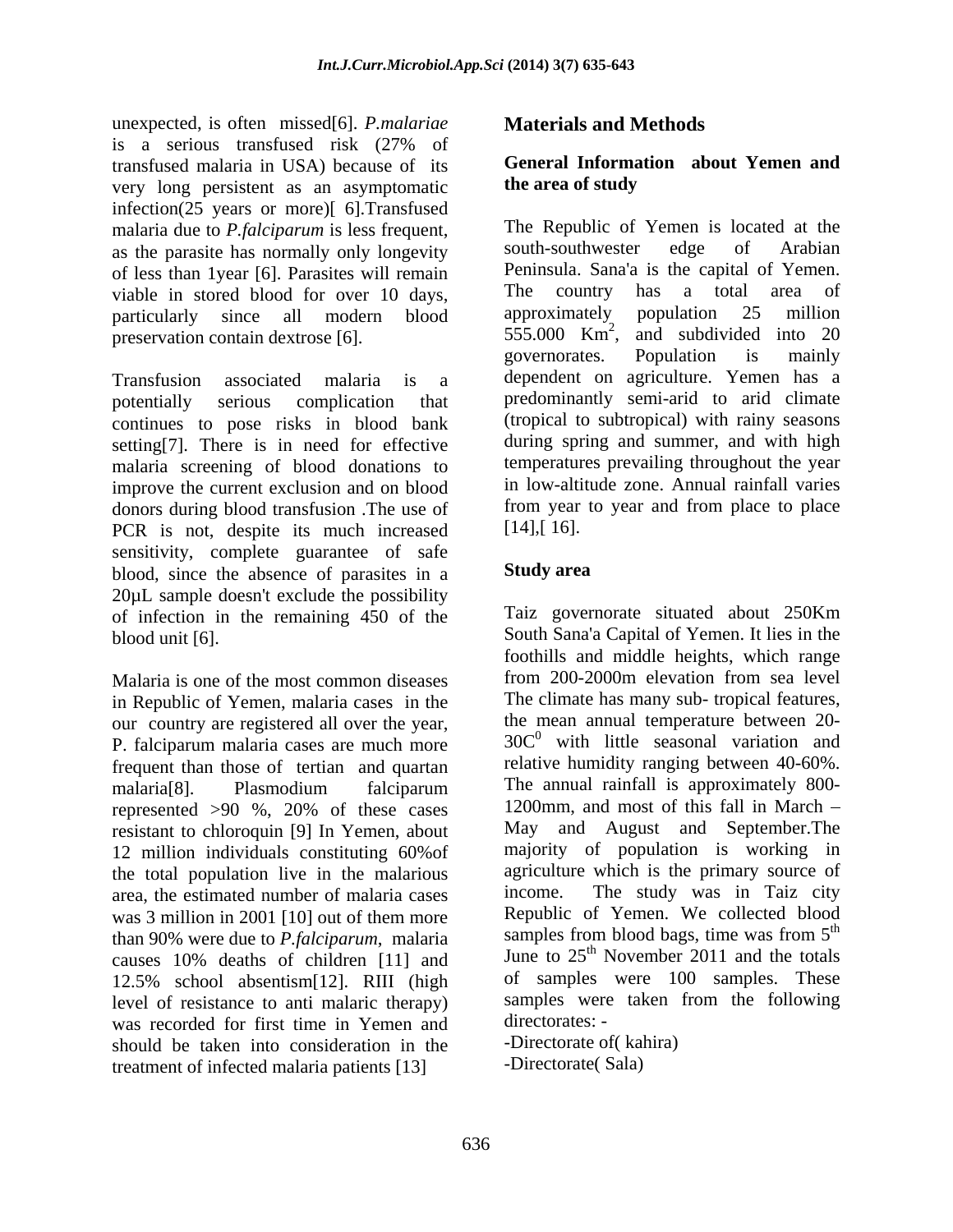The present study done in these directorat s Specimens diagnosed by two methods, hospitals of Taiz city, Al-askri, Aljomhwri, AL-thawrh,society blood friends, AL-abbas, The result showed that the diagnosis by AL-safwh and AL-rawda hospital. All thick film method was more accurate than blood samples taken, regardless the age or the thin film; there were 4 cases positive for sex, the study design is stratify random malariaout of 100 cases by using thick film samples from the previous mentioned method, and only one positive case hospitals. We used pre-designed diagnosed by thin film. questionnaire sheet for each case, which included information a bout locality, time of From all 5 positive specimens we found one collection, name of hospitals, methods for type of Plasmodium species, Plasmodium ex. Smear, type of malaria parasites and falciparum that had main distribution in its stages. We used only one diagnostic study sites (100%). The phases of its stages. We used only one diagnostic method for detect malaria parasite in blood P.falciparum noticed under microscope were bags (microscopic method, thick and thin three ring forms and two gametocytes and smear). No other diagnostic methods used in there was no Plasmodium vivax, our study. Thick and thin blood smears Plasmodium malariae or Plasmodium ovale preparation and their Giemsa staining was according to Cheesbrough-Monica: 2006 [17], Bruce chwat, 1988[15] Analysis of In our study which was about the examined data: By using the statistical program (SPSS the blood bags samples for malaria 17). parasites, we found that the transfused

A total of 100 blood specimens were collected from blood bags during the period<br>from  $5^{\text{th}}$  June to  $25^{\text{th}}$  November 2011 investigated the malaria parasite in different positive transfused malaria was P. hospitals in Taiz city as follow Al-askri, ALjomhwry, AL-thawrh, society blood friends, regardless the age and sex . We used 2 microscope. and staining with Giemsa methods for diagnosis thick and thin films, and we noticed the films under microscope.<br>The result reported that 5 samples out of 100 ln comparison with other studies did in The result reported that 5 samples out of 100 have not mean with other studies did in<br>samples taken from blood bags were different countries, there was study in samples taken from blood bags were positive malaria cases (8.33%).The result reported that in Al-askri hospital three cases from sixteen specimens were malaria positive (18.75%), follow by AL jomhwry hospital, two positive malaria cases (12.5%) from sixteen specimens and the other hospitals there was no cases of malaria infection found in blood bags

Blood Smear for thick film and thin film. diagnosed by thin film.

falciparum that had main distribution in study sites  $(100\%)$ . The there was no Plasmodium vivax, Plasmodium malariae or Plasmodium ovale in these specimens.

**Results and Discussion** by a lot of laboratories and doctors, as an from  $5^{\text{th}}$  June to  $25^{\text{th}}$  November 2011 obtained from blood bags and all the  $\mu$  June to 25<sup>th</sup> November 2011 obtained from blood bags and all the AL-abbas, AL-safwh, and Al-rawda, the blood samples were examined under the blood bags samples for malaria malaria was a serious problem and ignored important condition for safety transfused blood. In our study we found that 5 cases were positive for malaria out of 100 samples positive transfused malaria was P. falciparum, and the most phases were ring forms 3 cases and gametocytes 2 cases. All microscope. and staining with stain, thick &thin film for M P S.

> In comparison with other studies did in different countries, there was study in Sudan by (Button EL, 1993) [18] said that the prevalence of infected donors with malaria was 6.5% and the recognized species was P. falciparum (98.1%) follow by P. vivax (1.9%). Also there was other study in Pakistan did by (Dover AS, 1971) said that a total of 1585 blood donors were screened for the presence of malaria parasite by using microscope, 9 cases were positive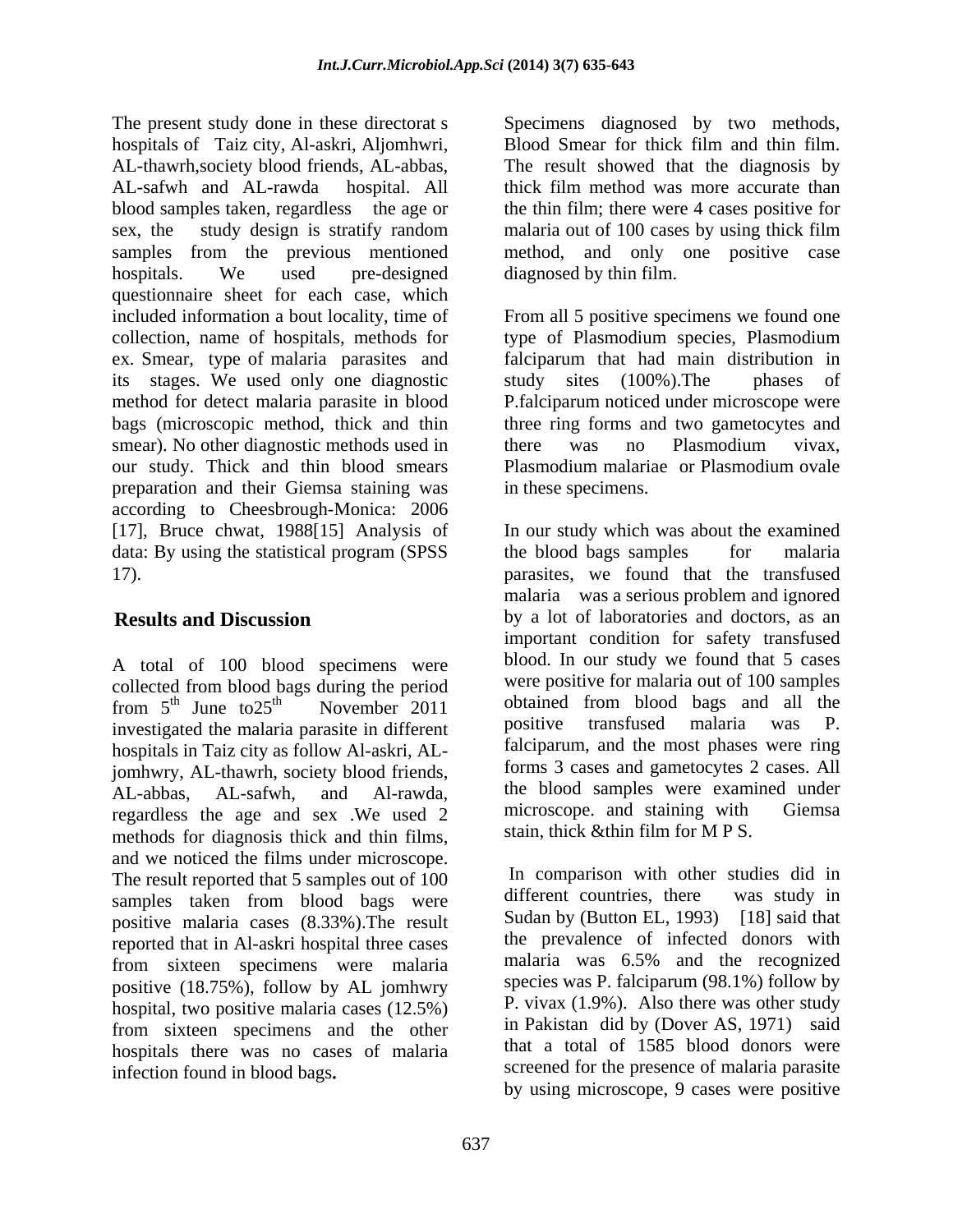(0.577%). & the predominant species was P. vivax and P. falciparum respectively, and asymptomatic donor (Scuracchiop,et al, the common phases were ring forms and 2011) [23]. gametocytes. This study agreed with our follow cardiac surgery were reported from AL Madina city (K.S.A) In U S A, noticed (27%) of transfused malaria in U S A (Guerrero IC, 1993) [21]. (Robert slinger et were noticed, all of them were P.falciparum, one Plasmodium species which was in 1997, 1995 & 1994. In Brazil, diagnosed one case who lived in Sao Paulo, his thick

film confirmed P.malariae, he was 2011) [23].

study in the types of phases. In Saudi Sample from 595 blood donors were Arabia, there was study by (Arafa AS.1992) collected in 7 hemotherapy centre in [20] said that 12 cases of transfused Northern Brazil located in areas at risk for malaria was obtained in one Centre in AL malaria transmission, and analyzed were Riyadh ,the species was P. falciparum ,and 2 performed by real-time PCR with TaqMan cases of post-operative transfusion malaria probes on 7500 Real-time PCR system ,to that P.malariae was a serious transfused risk Individuals in the sample (1.34%) infected al, 2001) [22]. said that 3cases of 2012)[24],but in our study we only used transfusion-transmitted malaria in Canada microscope for diagnosis and we found only genotype the mitoch.DNA region specific to vivax .The analysis identified 8 with P.vivax at the time of donation(Sergio Batista-dos-Santos et al one Plasmodium species which was P.falciparum .

#### **Fig.1** Malaria: geographical distributions in world (Yemen)



**World Health**<br>Organization C WHO 2008. All rights re-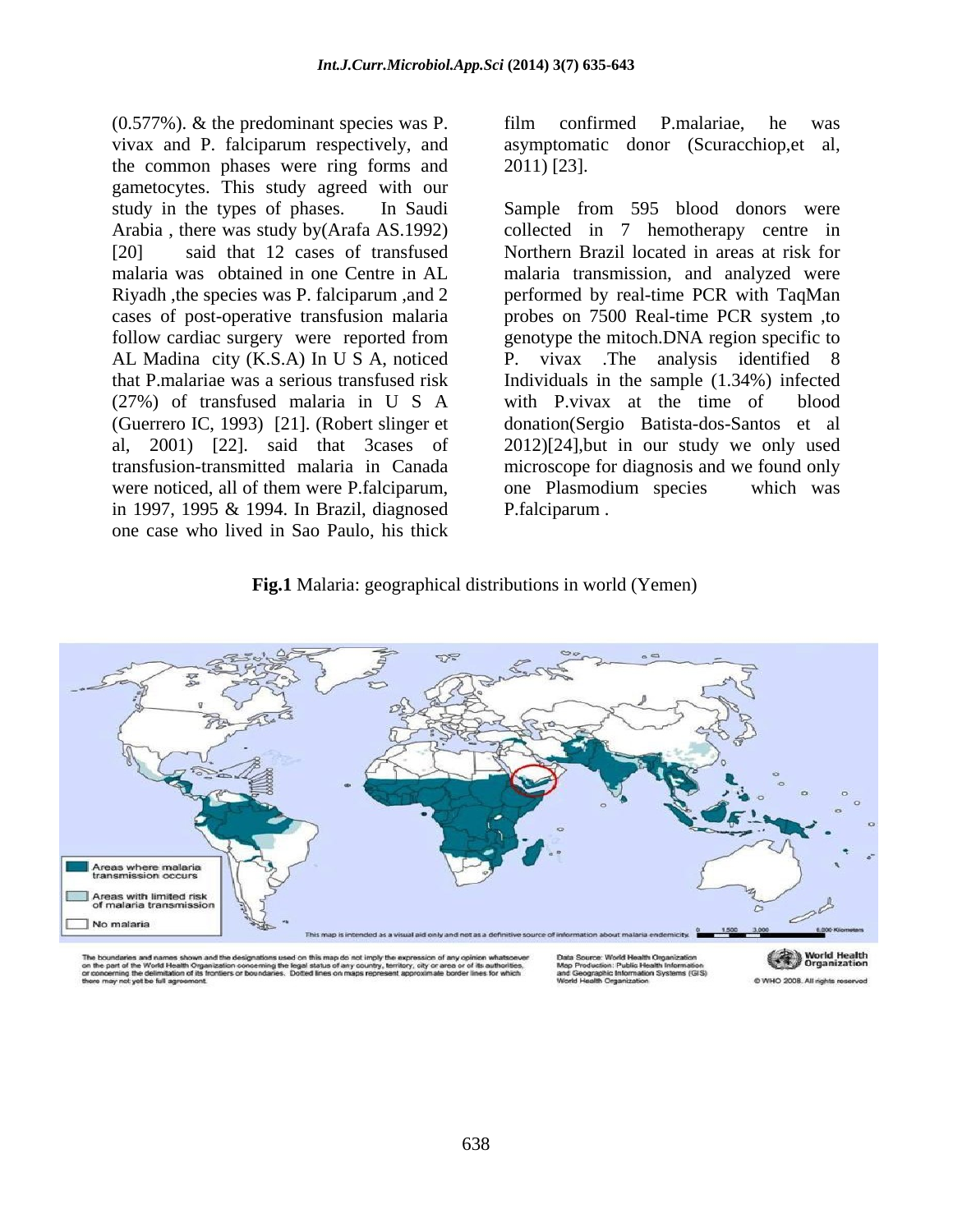| <b>Species transmitted</b>       | <b>Cases</b><br>estimated | <b>Cases</b><br>confirmed | Total cases Years<br>reported |      |
|----------------------------------|---------------------------|---------------------------|-------------------------------|------|
| $\vert$ P. falciparum > P. vivax | 3.000.000                 | $ *NA$                    | <b>NA</b>                     | 1998 |
| $\vert$ P. falciparum > P. vivax | 3.000.000                 | NA                        | 278.640                       | 1999 |
| $\vert$ P. falciparum > P. vivax | 3.000.000                 | NA                        | 1.394.495                     | 2000 |
| $\vert$ P. falciparum > P. vivax | 3.000.000                 | $\overline{\mathbf{A}}$   | $\mathsf{I}$ NA               | 2001 |
| $\vert$ P. falciparum > P. vivax | 3.000.000                 | 68.122                    | 172.482                       | 2002 |
| $\vert$ P. falciparum > P. vivax | 3.000.000                 | 50.404                    | 162.164                       | 2003 |
| $\vert$ P. falciparum > P. vivax | 3.000.000                 | 48.756                    | 158.561                       | 2004 |
| $\vert$ P. falciparum > P. vivax | 900.000                   | 44.150                    | 200.560                       | 2005 |
| $\vert$ P. falciparum > P. vivax | 900.000                   | 55.000                    | 217.270                       | 2006 |

### **Table.1** Shows number of infected malaria cases during 1998 till 2006/Yemen(11) Materials and Methods

**Table.2** No. of positive and negative malaria cases obtained from blood Bags

|                   | Total examined   Total positive                                                                                 |       | <b>Total negative</b>                                                                                         |     |
|-------------------|-----------------------------------------------------------------------------------------------------------------|-------|---------------------------------------------------------------------------------------------------------------|-----|
| samples for       | the contract of the contract of the<br>anafia saluum                                                            |       | the company's company's company's                                                                             |     |
| malaria           |                                                                                                                 |       |                                                                                                               |     |
|                   | the contract of the contract of the contract of the contract of the contract of the contract of the contract of |       | 1000 - 1000 - 1000 - 1000 - 1000 - 1000 - 1000 - 1000 - 1000 - 1000 - 1000 - 1000 - 1000 - 1000 - 1000 - 1000 |     |
| 100<br><b>TAA</b> |                                                                                                                 | $5\%$ |                                                                                                               | 95% |

**Table.3** Types of hospitals and the No. of samples collected

|                         | <b>Total cases</b> | Positive |
|-------------------------|--------------------|----------|
|                         | collected          | cases    |
| Private hospitals       | 42                 | Zero     |
| <b>Public hospitals</b> | 58                 |          |
| <b>Total</b>            | <b>100</b>         |          |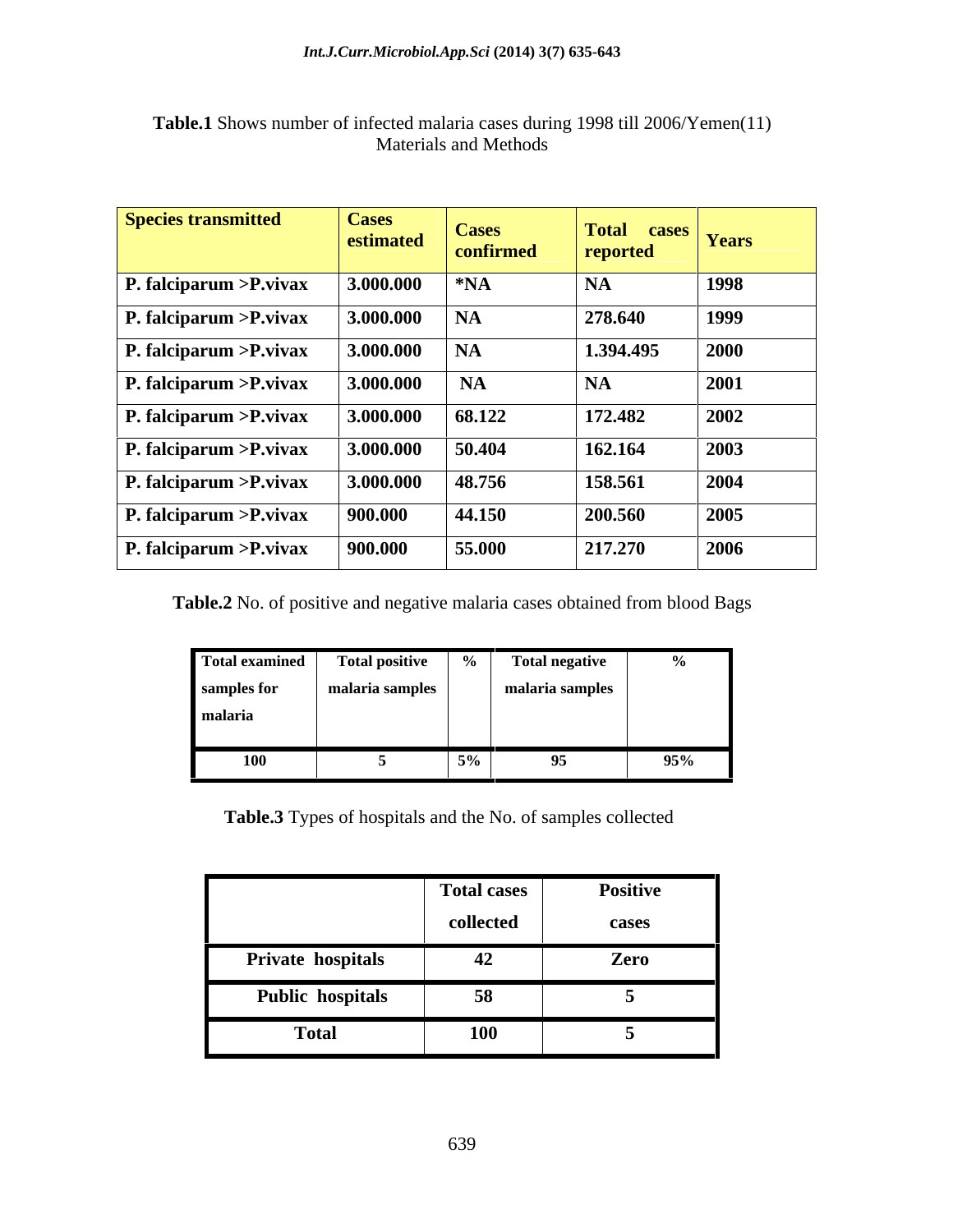|       |                                 | <b>Number of</b> |                 |        | Diagnosis by Blood film |       |
|-------|---------------------------------|------------------|-----------------|--------|-------------------------|-------|
|       | NO   Name of hospitals          | slides           | <b>Positive</b> | Ratio% | Negative Ratio%         |       |
|       | Al-askri                        |                  |                 | 18.75  |                         | 81.25 |
|       | <b>AL-jomhwr</b>                |                  |                 | 12.5   |                         | 87.5  |
|       | <b>AL-thawrh</b>                |                  |                 |        |                         | 100   |
|       | AL-safwa<br>(private)           |                  |                 |        |                         | 100   |
|       | AL-abbas.<br>(private)          |                  |                 |        |                         | 100   |
|       | Al-rawda<br>(private)           |                  |                 |        | 10                      | 100   |
|       | <b>Society blood</b><br>friends |                  |                 |        | 10                      | 100   |
| Total | <b>7-hospitals</b>              | 100              |                 |        |                         |       |

**Table.4** Showing results of blood samples test in the following hospitals

**Fig.2** Result of blood samples test in different hospitals in Taiz city



**Table.5** Showing the results of thick and thin film in diagnosis of blood samples obtained from blood bags

|                         | <b>NO. of Blood</b> | <b>Diagnosis by thick</b> | Diagnosis by thin |
|-------------------------|---------------------|---------------------------|-------------------|
| Result                  | sample <sup>,</sup> |                           | 111111            |
| <b>Positive Samples</b> |                     |                           |                   |
| <b>Negative Samples</b> | $\mathbf{A}$        |                           | $\mathbf{a}$      |
| Total                   | $100 -$<br>TÛ       | $100 -$<br>TVV            | $100 -$<br>TVV    |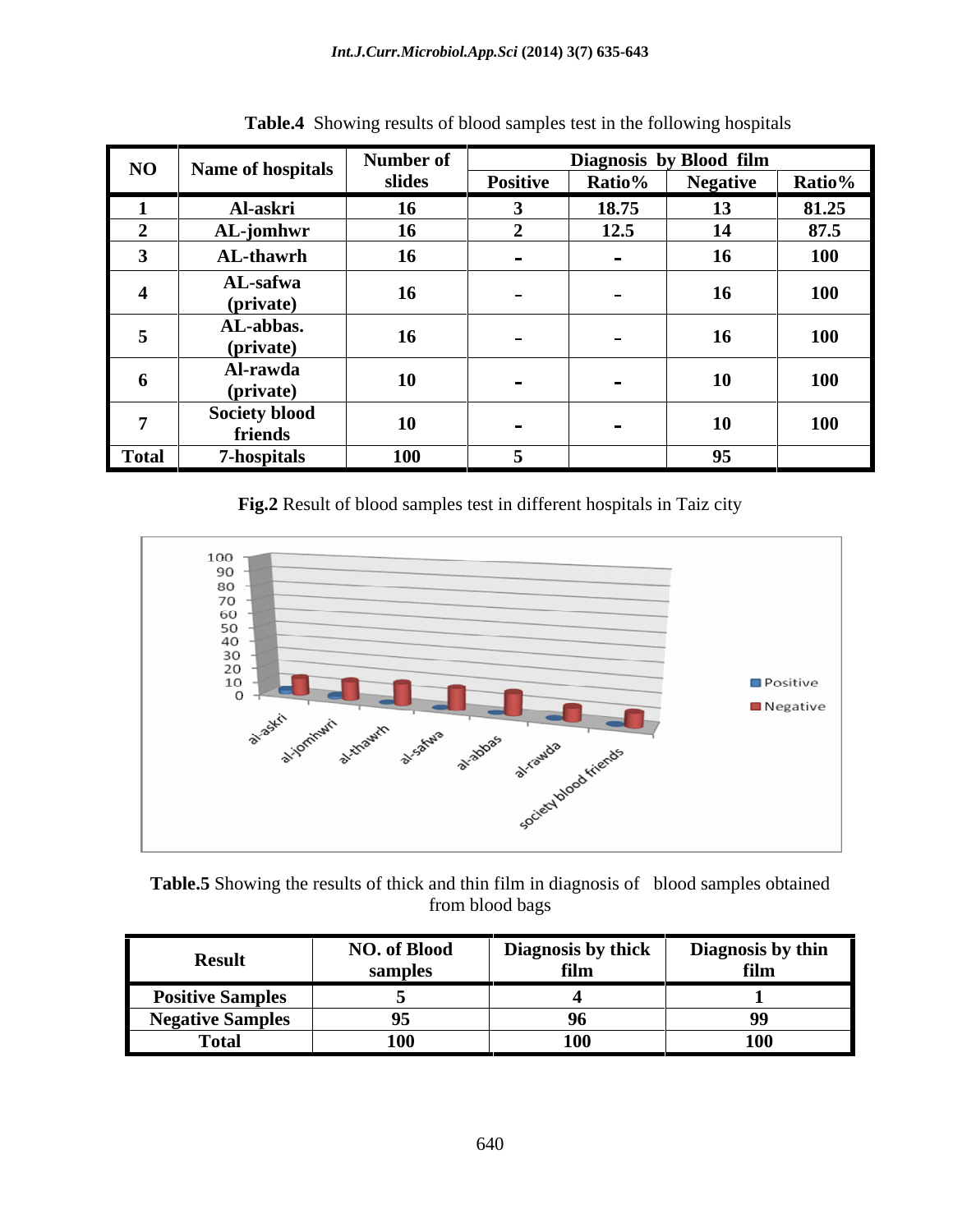| Types of plasmodium specie   |                      | Diagnosis by blood film                      |                       |
|------------------------------|----------------------|----------------------------------------------|-----------------------|
|                              | No of cases<br>total |                                              | <b>Type of phases</b> |
|                              |                      | the control of the control of the control of | ring forms            |
| <b>Plasmodium falciparum</b> |                      | $\angle 70$                                  | Gametocytes           |
| Plasmodium vivax             |                      |                                              |                       |
| <b>Plasmodium malariae</b>   |                      |                                              |                       |
| <b>Plasmodium ovale</b>      |                      |                                              |                       |

### Table.6 It showed the distribution of the Plasmodium species and type of phases in the 5 positive cases

**Fig.3** Plasmodium falciparum 100



**Fig.4** Show Positive and negative malaria blood samples that obtained from blood bags

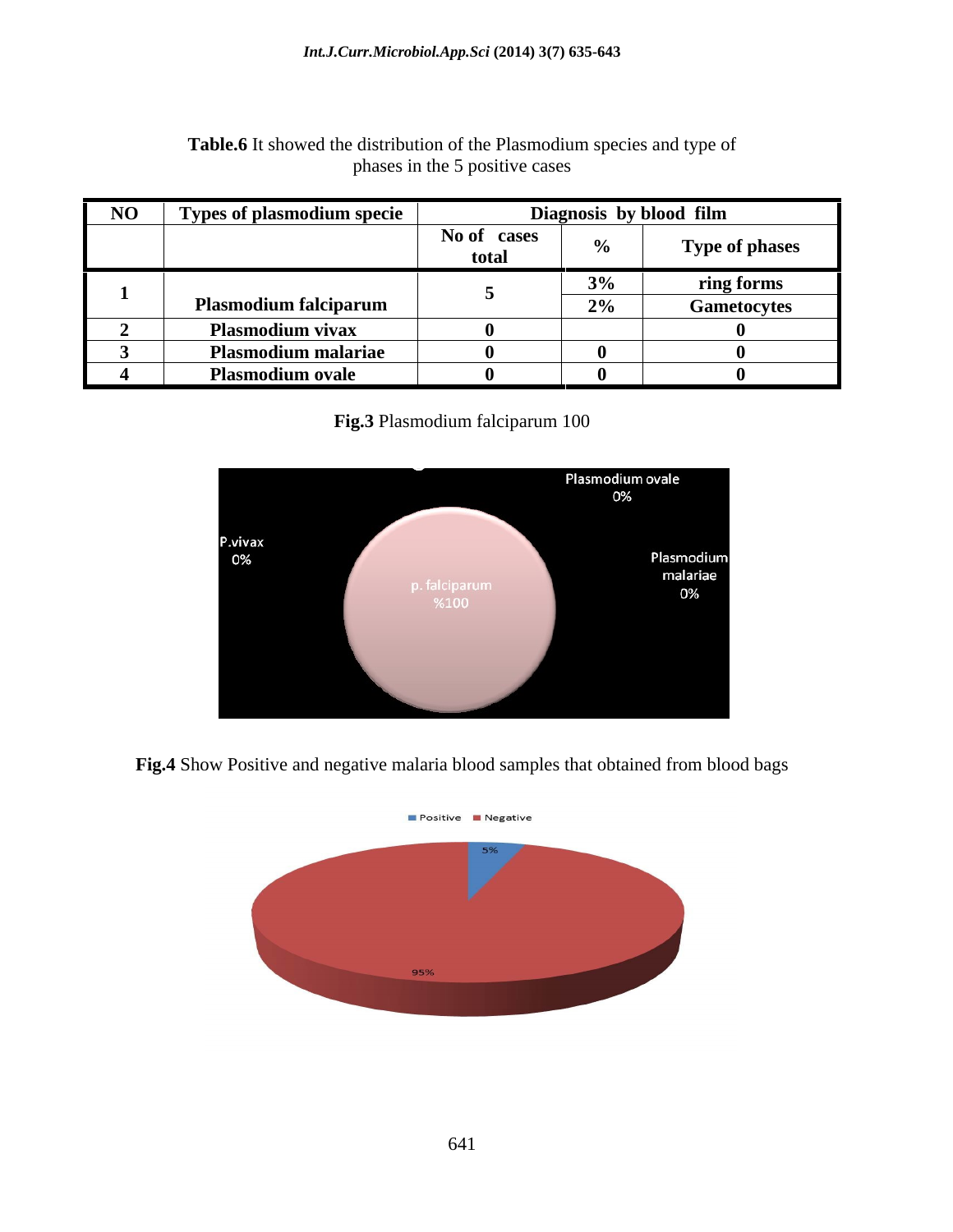The present study found Plasmodium species inside some samples of blood that [9]AL- Mawari S. (2000). Malaria in collected from blood bags, which indicated the neglecting the malaria tests before collecting blood from donors and [10]W.H.O (1985) WHO secretariat for before transfusion to the healthy persons.

- and perspectives of malaria control
- 
- [3]Kahl U. (2003):Lakartidningen Mar ,
- H, Carpentier F, Brion J.P, Grillot R and Pelloux H, (2005):Performance [14]C.S.O (Central statistical travelers : A2-year retrospective [15]Bruce-Chwatt, L : Principles and
- [5]Roger D (2000): women show [16]Gun- J Ac and Ahmed A. (1995): The birth .Bulletin of W.H.O, 76 (11) -35.
- Transfusion and malaria, 2010,44:
- [7]Mollison PL $(1997)$ . Infectious agents' Hyg.42:309. Oxford: Blackwell Sciences,:509-57.
- [8]Assabri M.A. (1989). The [20] Guerrero IC, Weniger BC, MG Yemen Arab Republic .Med.

parasitol. May- Jun, 3: 33-5.

- Yemen . Wazankograph ALSabahi Publishers, Ist Ed:92.
- the coordination of malaria training in Asia and the pacific .
- **References** [11]First National population policy [1]Teklehaimanot A. and Bosman f planning and Development central A(1999): Opportunities, problems Statistical Organization, Republic of conference (FNPPC)(1991):Ministry Yemen, Sana,s, Oc.26-29.
- in sub- Saharan Africa. Parasitologia. [12]Bassiouny H.K. and AL-Maktari M. T 41, 335-338. (2000): Malariometric survery [2]Trigg P I and Wernsdorfer W H (1999): among school children in zabid Malaria control, priorities and District, AL-Hodeidah Governorate constraints. Parasitologia 41, 239- Republic of Yemen Alexandria J. 332. pediat., 140;305-309. (2000): Malariometric survery among school children in zabid
- 20,100(12) :1042-7.<br>
[4] Durand F,Crassous B, Fricker- Hidalgo Malaria control programme Yemen [13]AL-Mawri S .(2003) Annual descriptive report for malaria . Malaria control programme. Yemen A Republic, Sana.
	- of the Now malaria rapid diagnostics test with returned Population and Yemen. [14]C.S.O (Central statistical Organization, 1995): Result of Population and Yemen.
	- study in a French teaching hospital. The practice of Malariology, in European society of clinical Wernsdorfer, W. and McGregor, I., Microbiology and infectious eds.)1988. pp. 1-59, Churchill diseases. 11, 903-907. Livingstone,Edinburgh. [15]Bruce-Chwatt, L : Principles and practice of Malariology,in eds.)1988. pp. 1-59, Churchill
	- increased susceptibility to malaria water resources Yemen , Ministry of infection before and after giving  $\qquad$  oil and mineral oil, Report, W R A y oil and mineral oil,Report, W R A y -35.
- 1370-71. [17] Garcia L.S (2001): Diagnostic [6]Shehata N, kohl M , Detsky (2010). The cost –effectivity of screening Washington, D.C.., 4th Ed: 829-849. [17]Garcia L.S (2001):Diagnostic Parasitology . ASM press,
	- blood donor for malaria by PCR [18] Button EL, Shute PG, (1993): The 217-228. Blood Transfusion. J Trop Med Risk of Transmitting Malaria by Hyg.42:309.
	- transfusion. In: .Blood Transfusion [19] Dover AS and Schultz MG (1971). clinical Medicine. 10th edition. Transfusion induced malaria. Transfusion, 11: 353-57.
	- Malariological situation in the Schultz (1993) The transfer of Schultz. (1993) The transfer of